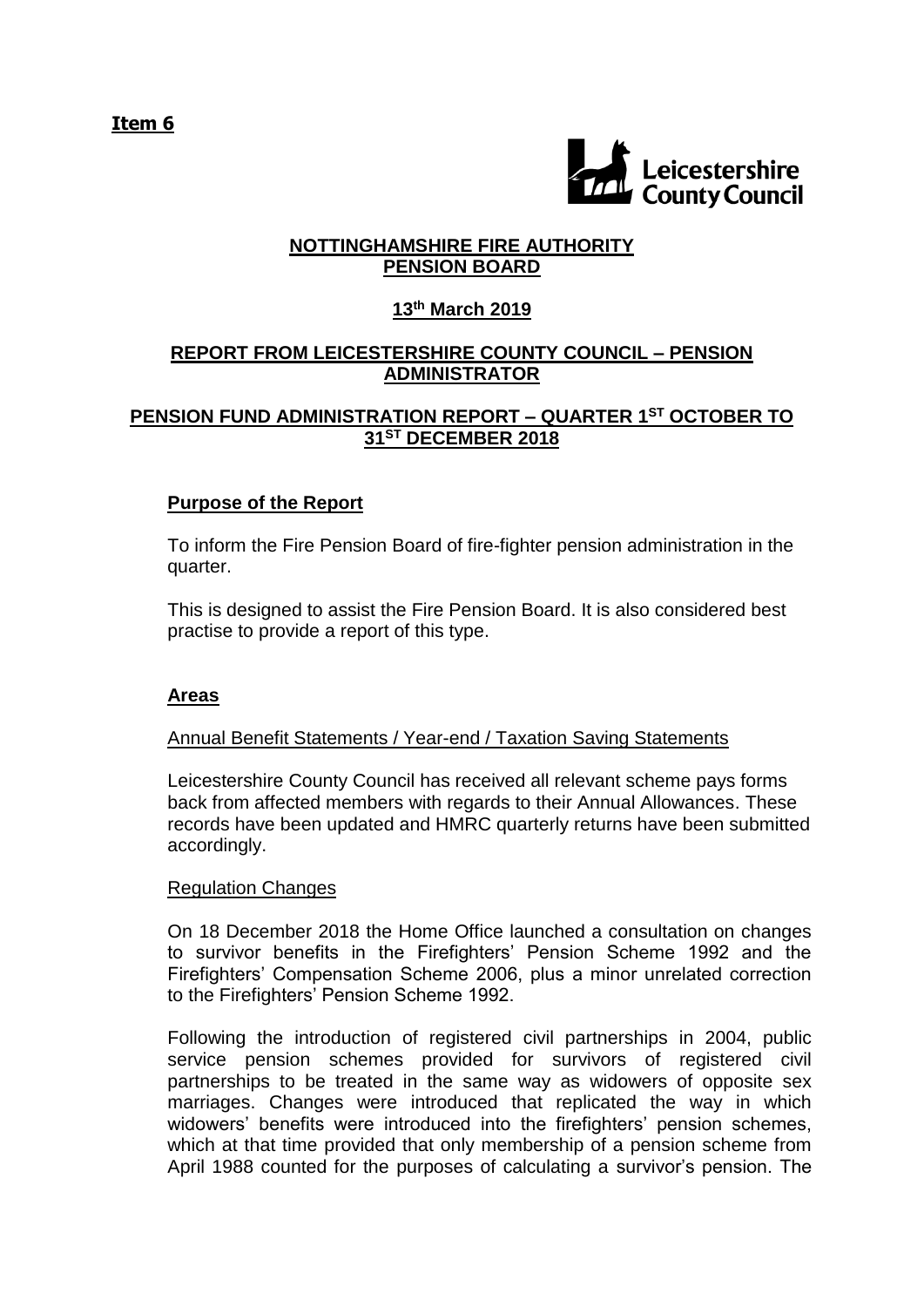same approach was later taken with regard to survivors of same-sex marriages.

On 12 July 2017, the Supreme Court ruled in the Walker v Innospec case that Mr Walker's male spouse was entitled to a pension calculated on all the years of his service with Innospec, provided that at the time of Mr Walker's death they remained married. As a result of the ruling, where survivor benefit is limited in the firefighters' pension scheme so that only membership since April 1988 is taken into account, that limit is now being abolished.

The Department is also taking this opportunity to continue its work of ensuring that all of the firefighter pension schemes work as intended. A minor amendment to the 1992 Fire scheme is therefore being taken forward as follows.

Members of the final-salary pension schemes are permitted to split their pension in the eventuality of a reduction in salary, – ie to become entitled to two pensions - so as to preserve the value of pension which has already been accrued on the higher salary. Rule B5A in the 1992 Order sets out a formula by which these two pensions should be calculated. The intention of paragraph (2) in B5A is clearly to indicate that if, after such calculations have been made, it becomes clear that the member would, after all, be better off with a conventional single pension calculated in the normal way, then that is the pension to which they should be entitled. However, the wording incorrectly states that this should happen if the total of the two pensions "exceeds" that of the single pension. The current amendment makes it clear that the two pensions should not be awarded if their total "is lower than" the single pension.

## Risk and Breaches – (material or not)

None

#### **GMP Reconciliation**

The position is currently the same as the previous quarter in that the total remaining cases that have been sent to HMRC where we are now awaiting their reply is still 27.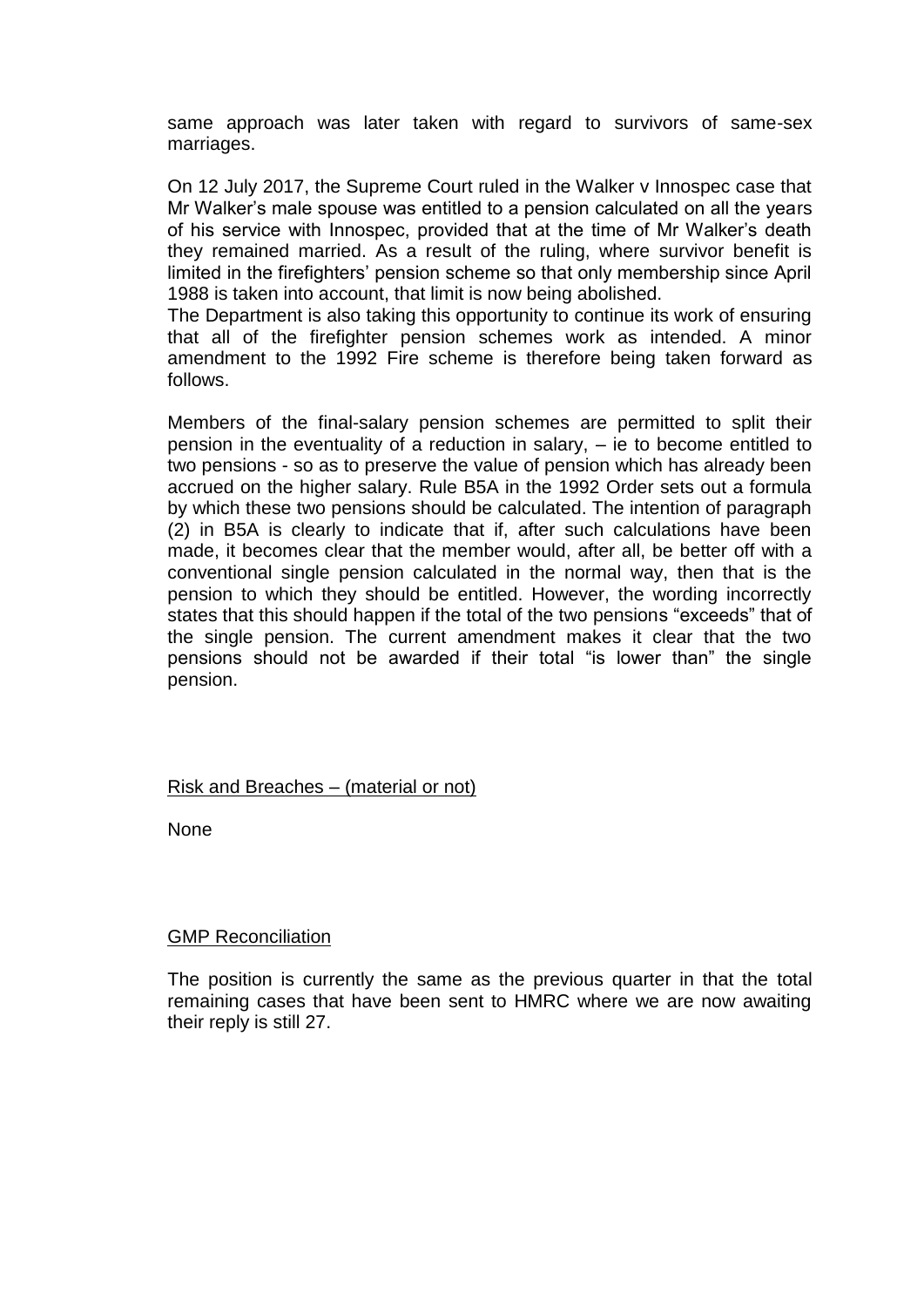#### System updates

Work has progressed well on the pensioner payroll and this went live in January 2019. This means that Leicestershire Fire pensioners, who were previously paid through the Leicestershire Oracle pensioner payroll system, will be able to log on to the new member self service area in order to view their pay slips and future P60s. They will be able to view the old system for up to six months only. Communications have been sent out to detail these changes for our Leicestershire Fire pensioners. Nottinghamshire and Derbyshire fire-fighter pensioner are paid via their respective Fire Authority payroll system.

As previously detailed immediate payments through pensioner payroll for LGPS are due to start in March 2019. This is a development initially for Local Government but if Fire Authorities were interested in this system a scoping exercise would be required.

All three Fire Authorities have agreed to implement Fire member self-service and costs have been provided and agreed by all three Fire Authorities. Contractual arrangements for all three Fire Authorities were requested for completion by the 31 December 2018.

Member self-service for active fire-fighters is due for completion in March 2019 and communications to each fire-fighter will follow from the Pension Section. Fire-fighters will be able to run their own estimates using the on-line service. However, Fire Authorities should have consideration of the pending scheme changes and the impact this will have on the online results. The Pension Manager proposes implementation of member self-service continues with a sufficient caveat detailing the potential change of benefits. Fire-fighters will then be aware of the potential change to the figures but still be able to run their own estimates if they choose.

However, The Pension Manager requests the Fire Authorities consider not projecting ahead on the 31 March 2019 annual benefit statements, given the pending scheme changes. The Pension Manager feels that Leicestershire County Council Pension Section must not knowingly provide incorrect estimated figures on annual benefit statements during the period of scheme uncertainty. This follows the same approach taken prior to the implementation of the CARE scheme for fire-fighters.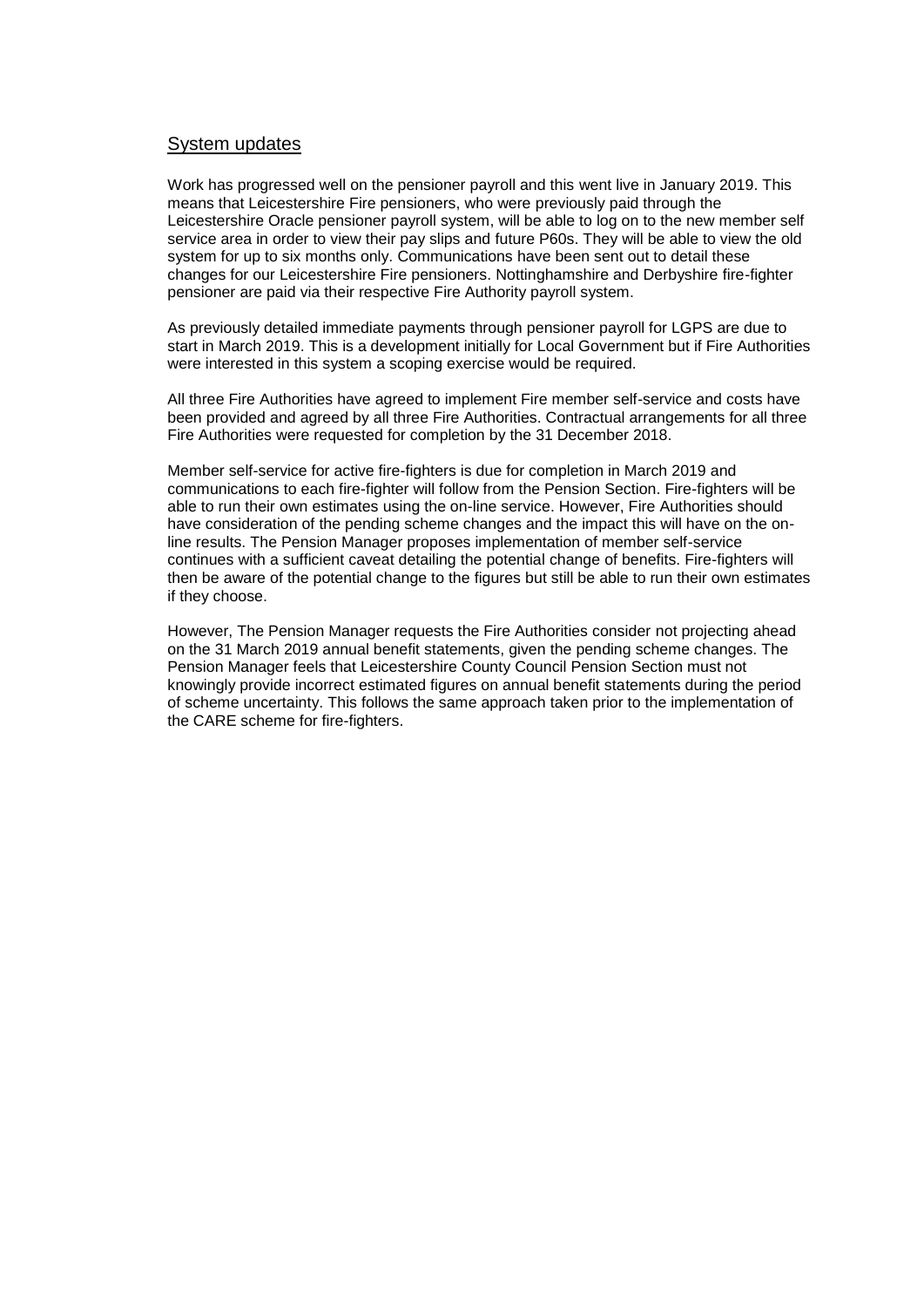## Key Performance Indicators

#### **This Quarter(1.10.18 to 31.12.18)**

| <b>Business Process</b><br>Perspective                                                                  | Targ<br>et | <b>This</b><br>Quar<br>ter | Previ<br><b>OUS</b><br>Quar<br>ter | <b>Customer Perspective -</b><br>Feedback                                                     | Targ<br>et | <b>This</b><br>Quar<br>ter | Previ<br><b>OUS</b><br>quart<br>er |
|---------------------------------------------------------------------------------------------------------|------------|----------------------------|------------------------------------|-----------------------------------------------------------------------------------------------|------------|----------------------------|------------------------------------|
| <b>Retirement Benefits</b><br>notified to members<br>within 10 working<br>days of paperwork<br>received | 92%        | 100%                       | 100%                               | Establish members<br>understanding of info<br>provided - rated at<br>least mainly ok or clear | 95%        | 100%                       | 100%                               |
| Pension payments<br>made within 5<br>working days of<br>receiving election                              | 92%        | 100%                       | 100%                               | Experience of dealing<br>with Section - rated at<br>least good or excellent                   | 92%        | 100%                       | 100%                               |
| Death related<br>benefits notified to<br>dependant within 10<br>working days of<br>notification         | 90%        | 100%                       | 100%                               | Establish members<br>thoughts on the<br>amount of info<br>provided - rated as<br>about right  | 92%        | 100%                       | 100%                               |
| Death related<br>payments made<br>within 5 working days                                                 | 92%        | 100%                       | 100%                               | Establish the way<br>members are treated -<br>rated as polite or<br>extremely polite          | 97%        | 100%                       | 100%                               |
| Estimates provided<br>within 10 working<br>days                                                         | 92%        | 93%                        | 100%                               | ▼ Comments                                                                                    |            |                            |                                    |

Good or better than target Close to target Below target

#### **Pension Scheme Member Comments**

Very knowledgeable, professional example of the excellent service service

Great communication and very helpful. Very impressed with the knowledge and service

My experience was positive in all ways. Thank you.

A very informative, clear and concise communication, thank you. They were great. Thanks to you all.

On all occasions where I have contacted the service it has been a very informative and helpful experience.

I had a very quick response to my enquiry, very good service. Friendly and helpful Great service once again

Excellent service once again. A credit to your section and team. Good job! Thanks.

First time request for pension forecasts. Easy process with feeling of reassurance that when retirement date arrives all will go well.